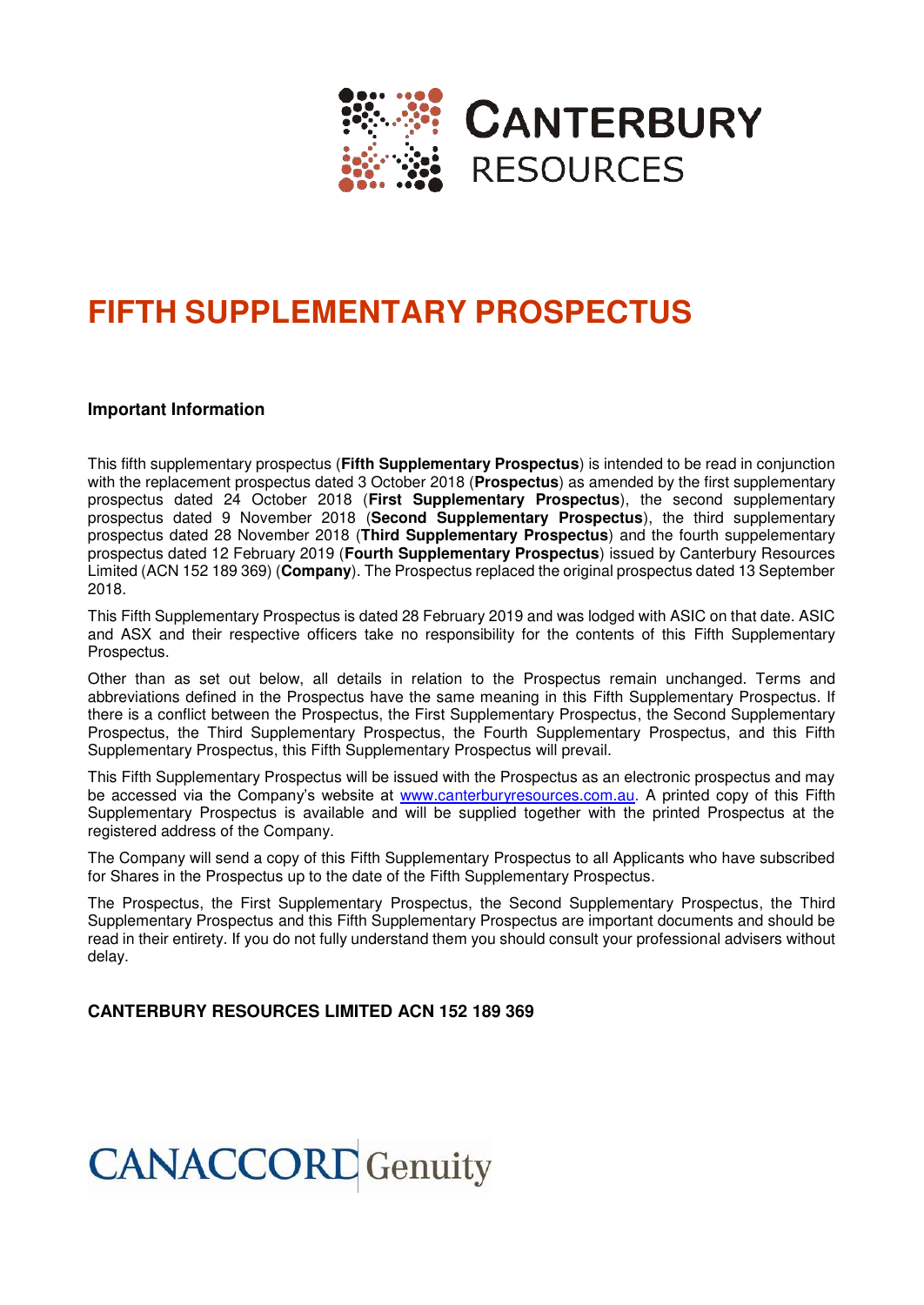## **1. Definition**

Defined terms used in this Fifth Supplementary Prospectus have the same meaning given to those terms in the Prospectus, unless otherwise stated.

#### **2. Background**

Under the Corporations Act 2001 (Cth) (**Corporations Act**), the Company has an obligation to update a disclosure document if it becomes aware of new information that is material to investors.

#### **3. Purpose of the Fifth Supplementary Prospectus**

#### **3.1. Extension of the Quotation Date**

Under section 723(3) of the Corporations Act, the Company must have its securities admitted to quotation within three months after the date of the Third Supplementary Prospectus (**Quotation Period**), that is to say before 28 February 2019.

On 28 February 2019:

- ASX has advised the Company that a further 5 business days were necessary to process the Company's application following the closing of the Offer under the Prospectus on 20 February 2019;
- the Company made an application to ASIC for urgent relief under Section 741(1) of the Corporations Act to extend the Quotation Period by five business days;
- ASIC provided relief under Section 741(1) of the Corporations Act to the Company granting an extention of the Quotation Period by seven days (**Extended Quotation Period**) to 7 March 2019 (**Extended Quotation Date**) as follows:

"Chapter 6D of the Act applies to Canterbury Resources as if subsection 723(3)(b) and *paragraph 724(1)(b)(ii) were both modified by omitting "within 3 months after the date of the disclosure document" and substituting "within 3 months and 7* days after the date of the disclos*ure document"."*

#### **3.2. Subscription Monies**

The Company issued shares to investors:

- following the close of the Offer on 23 January 2019 and investors received their shareholding statements subsequently; and
- following the close of the Offer on 22 February 2019 and investors received their shareholding statements subsequently.

The Company has received \$6,153,522.30 in cash (**IPO funds**) corresponding to the issue of shares in compliance with the Corporations Act and has used some of the funds as follows:

| IPO funds received under the IPO | \$6,153,522.30 |
|----------------------------------|----------------|
| <b>IPO funds utilised:</b>       | \$566,586.69   |
| - Exploration PNG                | \$484,154.01   |
| - Exploration Qld                | \$10,230.00    |
| Corporate & IPO expenses         | \$72,202.68    |

The Company will keep the balance of the IPO Funds, until the ASX has determined the outcome of the listing application, as follows:

| IPO funds in term deposit          | \$2,500,000               |
|------------------------------------|---------------------------|
| IPO funds in Automic trust account | $\frac{1}{2}$ \$3,095,000 |

In the event that the Company's securities are not quoted on the ASX by the Extended Quotation Date:

- the Company will refund investors their subscription monies in accordance with the Corporations Act; and
- the Directors will independently raise any differential necessary to refund the investors in accordance with the Corporations Act.